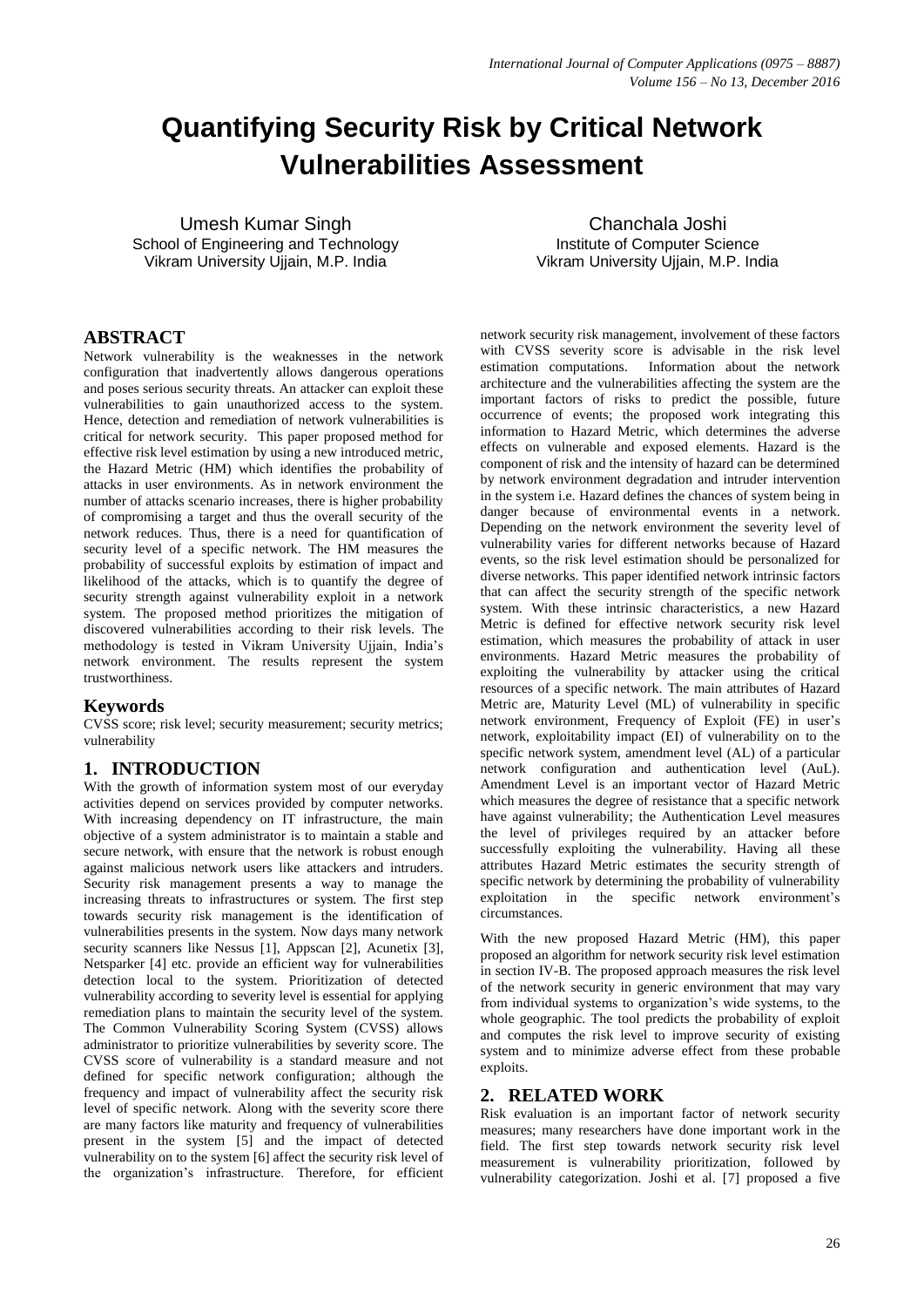dimensional approach for vulnerabilities categorization with attack vector, defense, methodology used for vulnerability exploitation, impact of vulnerability on to the system, and the target of attack. In the field of vulnerability categorization [8] evaluates some of the prominent taxonomies, this assessment is helpful for proper categorization of vulnerabilities presents in network system environment. There are many vulnerability scanners available for identification and assessment of vulnerabilities. Selection of these vulnerability scanners plays an important role in network security management. [9] Evaluated the performance of three prominent web vulnerability scanners Netsparker, Acunetix and Burp Suit, the evaluation study suggested that performance of vulnerability scanners vary for different vulnerability categories. Prioritization of vulnerabilities is done according to CVSS severity score. Tripathi et al. [10] analyzed the trends of vulnerability classes across six CVSS base metrics which is helpful in identifying most critical class of vulnerability relative to system environment. In [11] Tripathi et al. proposed a model for quantitative security measurement for prioritization of vulnerability mitigation. In a step further towards risk evaluation Tupper et al. [12] proposed a quantitative security metric, VEA-bility (Vulnerability, Exploitability, Attackability), which measured the desirability of different network configurations that can be used to estimate the comparative desirability of a specific network configuration. Wang et al. [13] have proposed an approach to measures the likelihood of compromising a network in terms of the fraction of attackers reaching the goal, which can be used to estimate the risk level of network system.

Many researchers attempted to evaluate network security; however discussed approaches do not measure the personalized security risk level that can estimate the probability of vulnerability exploitation for specific network environment, although all these research work done in the field of risk level estimation is the inspiration behind our proposed work. In proposed work, we attempt to provide a risk level estimation scheme for security strength measurement and prioritization of risk mitigation.

# **3. EXISTING STANDARD SECURITY RISKS METRICS**

Pagett et al. [13] examined security metrics that IT security managers used most frequently to gauge the effectiveness of their organizations overall security efforts. They stated that there's a strong correlation between security products and metrics. Depending on the network configuration the severity level of vulnerability varies for different networks, so the risk level estimation should be personalized for diverse networks configurations. The main attributes of existing security metrics are: time taken to patch, policy violations, uninfected endpoints, reduction in the cost of security, end users training, and reduction in unplanned system downtime. One of the most prominent risks measuring metric is Common Vulnerability Scoring System (CVSS) [14] that standardize the efforts for vulnerability by providing an open framework for measuring severity of vulnerabilities. CVSS contains three metric groups: Base metric group, Temporal metric group and Environmental metric group. The Base group reflects the intrinsic properties of vulnerability, the Temporal group represents the dynamic behavior of a vulnerability that changes over time, and the Environmental group defines the unique user's environment characteristics of a vulnerability. The Base metrics generate a score ranging from 0 to 10. This numerical score can then be translated into a qualitative representation (such as low, medium, high, and critical) to help organizations properly

assess and prioritize their vulnerability management processes. However, CVSS generally treat vulnerabilities in isolation, without considering attack interdependencies on target networks.

This paper focuses on network intrinsic factors that can affect the security strength of the specific network system and defined Hazard Metric, which measures the probability of attack in user environments. Hazard Metric measures the probability of exploiting the vulnerability by attacker using the critical resources of a specific network.

# **4. DEFINING NEW HAZARD METRIC**

Literature survey found number of organizational issues which exist with the use of security metrics in measuring security risks level, which can be summarized as follows:

- Metrics used for measuring the security effectiveness are difficult to define.
- Measurement results are difficult to interpret by nonsecurity professionals.
- Metrics effectiveness cannot be easily compared to evaluate the organization's performance.

Computer network security is notoriously difficult to quantify. Literature review finding states that metrics exists to measure risk level of individual vulnerability but in order to evaluate risk level of whole network system, no standard metrics are available. The study in the field concluded that there is a gap in current security metrics and management in a concern that how to measure the effectiveness of security controls. This paper introduces Hazard Metric, which assists security personal in defining the probability of exploits that can danger the security level. Hazard metric predicts the possible, future occurrence of events that may have adverse effects on vulnerable and exposed elements.

# **4.1 Attributes**

The main attributes of Hazard Metric are: 1) Maturity Level (ML)

- 2) Frequency of Exploit (FE)
- 3) Exploitability impact (EI)
- 4) Amendment level (AL)
- 5) Authentication level (AuL)

Maturity Level (ML) defines the age of vulnerability and can be measured by date of vulnerability exploitation on to the network system. Frequency of Exploit (FE) computes the likelihood of exploit in user's network environment. Exploitability impact (EI) defines the impact of exploit on specific network configuration. Amendment level (AL) measures the degree of resistance that a specific network have against vulnerability. Authentication level (AuL) determines the level of privileges required by an attacker before successfully exploiting the vulnerability. Having all these attributes Hazard Metric estimates the security strength of specific network by determining the probability of vulnerability exploitation in the specific network environment's circumstances.

# *4.1.1 Metric Computation*

The proposed Hazard Metric of security risks level measurement consists of 5 basic vectors: Maturity Level (ML), Frequency of Exploit (FE), Exploitability impact (EI), Amendment level (AL), Authentication level (AuL).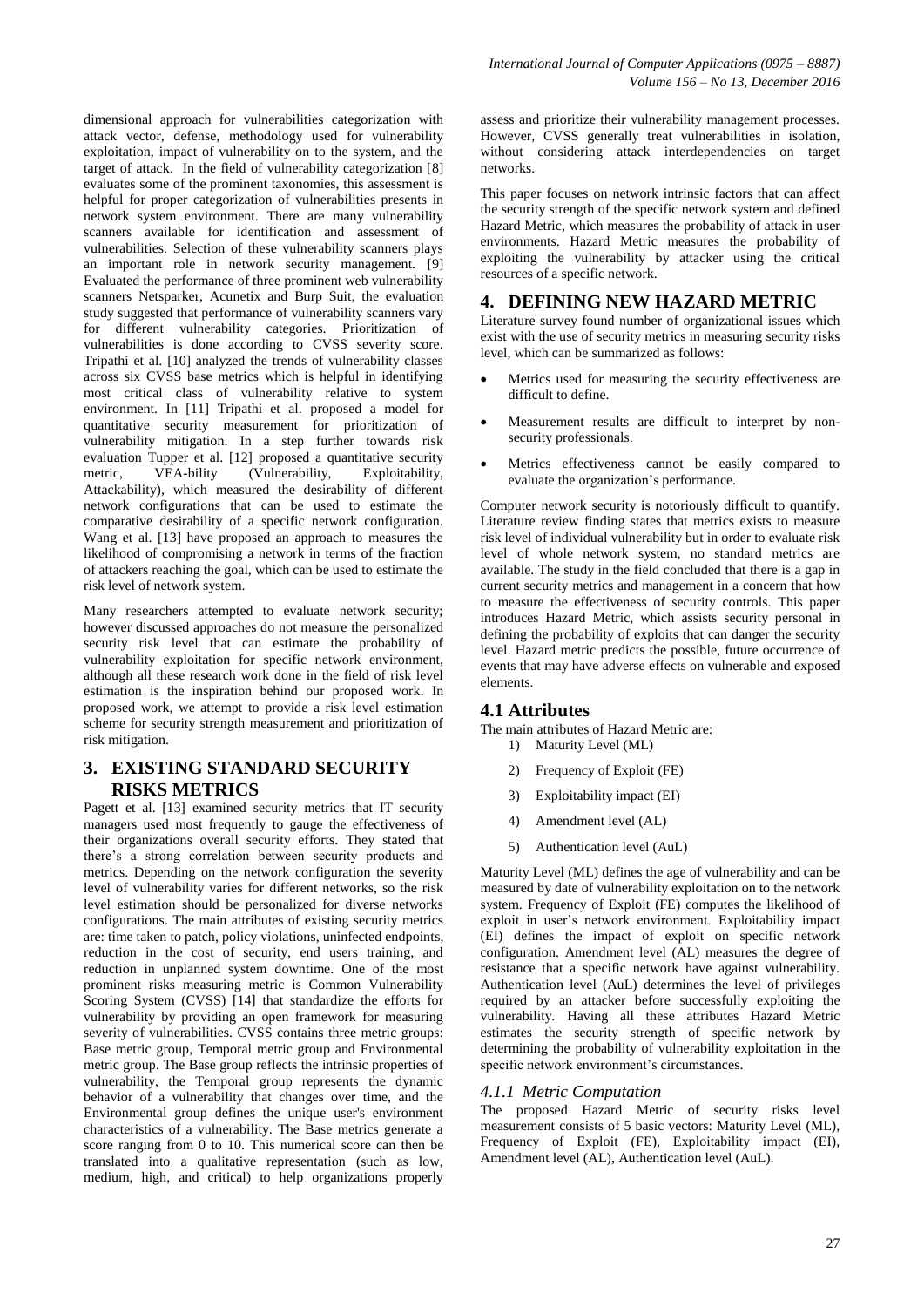Maturity Level of vulnerability defines the age of vulnerability, which is the ratio of the date of emergence of vulnerability and date of vulnerability exploitation in the user's network system.

$$
Maturity Level = \frac{total\_days \ (Emergence Date)}{total\_days (Date of exploit)}
$$

Date of vulnerability exploitation in system's network can be determined by proper monitoring of network system using an automated tool like vulnerability scanners, in our work we are using Nessus [1] vulnerability scanner for determining date of exploit in our network environment. The emergence date of vulnerability can be taken from vulnerability databases, National Vulnerability Database (NVD) [14] which uses the Common Vulnerabilities and Exposures (CVE) [15] is one of the most prominent databases that accounts the date in which the vulnerability is first reported. The work in the paper, taken published date of vulnerability from NVD.

#### *2) Computation of Frequency of Exploit (FE)*

Frequency of Exploit (FE) reflects the likelihood of exploit in user's network environment. The idea behind including frequency of exploit in the proposed Hazard Metric is that the more frequent occurrences of vulnerability make system riskier. We described the method of frequency calculation of exploit in our previous paper [16], by the mathematical formula:

Frequency= 
$$
(AV * AC * PR) + Temporal Score
$$

Here, Attack Vector (AV), Attack Complexity (AC) and Privileges Required (PR) are the attribute of CVSS Metric [13]. In this paper we modified Temporal score by Maturity Level (ML) vector calculated in previous step:

Frequency= 
$$
(AV * AC * PR) + ML
$$

Here we are replacing the Temporal Score by Maturity Level vector, because the proposed Hazard Metric computes the probability of exploit in specific network configuration, hence, we are also considering date of emergence in user's environment.

#### *3) Computation of Exploitability Impact (EI)*

Exploitability Impact (EI) defines the impact of exploit on specific network configuration. Computation of Exploitability Impact involves the base vector of CVSS metric: Confidentiality Impact (CI), Integrity Impact (II) and Availability Impact (AI), along with the environmental vectors: Confidentiality Requirement (CR), Integrity Requirement (IR) and Availability Requirement (AR). In our paper [17] we described the method of impact computation by the mathematical formula:

#### Exploitability Impact =  $((CI*CR) + (II*IR) + (AI*AR)) * ML$

Computation of Exploitability Impact includes additive method because the impact of vulnerability on to the network environment is very important factor. The vulnerabilities having low impact can be avoidable during security risks mitigation plans.

The overall calculated impact value finally product with the Maturity Level of vulnerability, computed in first section of Metric Computation; because, the higher value of maturity of vulnerability is having more impact on the security risks level of system.

## *4) Computation of Amendment Level (AL)*

Amendment Level (AL) measures the degree of resistance that a specific network have against vulnerability. It represents the effort that an attacker requires for successful execution of the exploit. We are computing the Amendment Level vector by using attack graph. Attack graph represents the overall security of network and provides a way to represents correlated attacks  $[18]$ ; it consists of a number of attack scenarios each of which is represented by an attack path. More number of attack scenarios and corresponding attack paths show the higher probability of security risks [19]. Computation of Amendment Level involves the following steps:

#### Step1: Exploit condition identification

Step2: Identifying exploits relation with nodes and determining correlated exploits

#### Step3: Attack graph creation

Step4: Measurement of Amendment Level vector

In order to identify the exploit condition, each node in the network has to be detected and followed safe data transaction rules. Then, the combinations of exploit conditions that occurred on multiple nodes are determined. Every occurred exploits added to the attack graph, which is represented by attack paths; finally, by connecting all individual nodes graph a complete attack graph is generated. This generated graph can be used to classify vulnerabilities, which can occur by possible attacks and it also determines the further attacks measures [20]. This attack graph is tested with different exploit conditions.

We are considering that the Amendment Level of an individual exploit is the set of some initial conditions required for having an exploit; these conditions are generally not implied by other exploits. That means, Amendment Level measures the resistance of individual exploit in user's environment. Suppose, for an exploit e,  $R$  (e) represents the resistance of e and  $CR$  (e) represents the cumulative resistance of e and C (e) represents the condition for successful exploit; then, we defined an Amendment Level (AL) vector, which maps an exploits to another exploit and its resistance value as:

 $AL=(R (e)*C (e))/CR (e)$ 

The calculated vector AL represents the final security resistance strength of the current network.

#### *5) Computation of Authentication Level (AuL)*

Authentication Level (AuL) determines the level of privileges required by an attacker before successfully exploiting the vulnerability. We are converging Authentication Level (AuL) vector to the proposed Hazard Metric, because for successful exploits attacker must have to capture Authentication resources. For Authentication Level vector computation, we are considering two basic vectors Privileges Required (PR) and User Interaction (UI) of CVSS metric. We are integrating these two basic vectors to the Environmental metric vectors: Confidentiality Requirement (CR), Integrity Requirement (IR) and Availability Requirement (AR) of CVSS. The quantitative measurement of Authentication Level (AuL) can be calculated as:

#### $AuL = (PR * UI) + (CR * IR * AR)$

Here, PR and UI are the primary attributes of Authentication Level computation equation; whether CR, IR and AR vectors represent environment specific requirement for successful exploit.

#### **4.2 Complete Framework of Hazard Metric**

Fig 1 shows the complete framework of the proposed Hazard Metric. The Base Metric and Environmental metric are the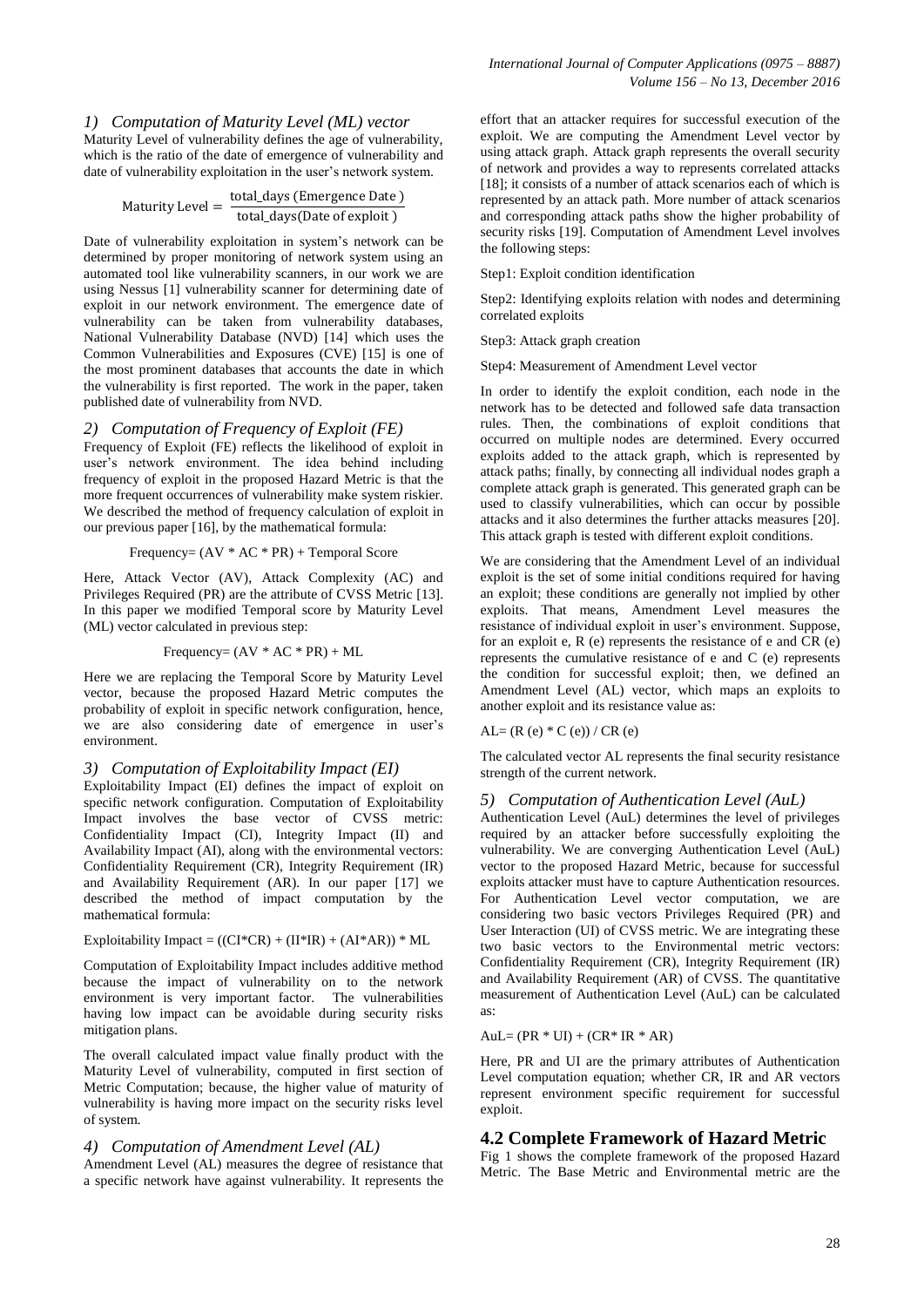component of standard CVSS metric [13]. CVSS generates standard severity score, which is universal. In our work, we are redefining these attributes in specific network environment of user. One of the major activities while calculating Hazard Metric is the computation of Amendment Level, which is measured by generating attack graph. In Hazard Metric computation inclusion of attack graph method gives resistance of individual exploit in user's environment, also, it correlates the exploits. The correlation of exploits reflects the possible conditions that can use by attacker to exploit. The knowledge of Amendment Level improves the security resistance strength of the current network.

Having all these attributes Hazard Metric estimates the security strength of specific network by determining the probability of vulnerability exploitation in the specific network environment's circumstances. Following Fig represents the overall framework of proposed Hazard Metric:



**Fig 1: Complete framework of the proposed Hazard Metric** 

# **5. SECURITY RISKS MEASUREMENT WITH PROPOSED HAZARD METRIC**

Risk management is basically integration of three major activities: the identification of risk, design of strategies to manage risks and mitigation of risk. Risks identification is done by assessment of vulnerabilities, using automated tool such as vulnerabilities scanners. After assessment, vulnerabilities are prioritized in order to make strategy plans to manage risks. The strategies involve estimating probability of risk events occurrences, risk avoiding activities, reducing adverse effect of the risk and determining the consequences of a risk. However, the overall purpose of risk management is to reduce risks to a level accepted by the organization.

All risk management activities are based on one prominent activity, estimating the probability of occurrences of risk events. This paper defines a new Hazard Metric (HM) for quantitative risk measurement, which identifies the probability of occurrences of risk events in user environments. Attributes of Hazard Metric are, Maturity Level (ML) of vulnerability in user environment, frequency of exploit (FE), exploitability impact (EI) of vulnerability on to the users' network, amendment level (AL) of network environment against the attacker and authentication level (AuL) of network system which measures the level of privileges required by an attacker before successfully exploiting the vulnerability. All these factors together measure the probability of occurrences risk events i.e.

Hazard in specific network environment.

Hazard Metric= (FE\* EI) / (AL + AuL)

Higher frequency of exploit makes system more risky, in the same way exploit having High impact must have to be considerable; therefore, we are multiplying these two major attributes in Hazard Metric computation equation. While the higher value of Amendment Level indicates that system is highly resistance for an exploit, i.e. system considers most of the conditions require to having a successful exploit, therefore reduces the probability of exploit. In the same way, the higher value of Authentication Level reflects that system implements some security plans, so the privileges cannot be easily acquired by the attacker. Hence, higher value of Authentication Level vector also reduces the probability of exploit. With these considerations, we are dividing the sum of Amendment Level and Authentication Level vectors, while measuring the Hazard **Metric** 

Along with the calculated Hazard Metric and standard CVSS severity score, the final security resistance strength of the current network will be measured.

In our previous paper [17], we derived Risks Measurement equation. Now, with the proposed Hazard Metric having all these network dependent attributes, we are modifying the Risks Measurement equation, which measures the security level of specific network environment:

Risks Level Measures= Minimum ((Hazard x Risk Level), 10)

In Risk Level Measures, risk is therefore characterized by two parameters:

- i. The probability of occurrence of risk events computed using proposed Hazard Metric
- ii. The severity of the possible adverse consequences calculated using existing Risk Level equation.

The above Risks Level Measures equation calculates the quantitative risk level along with the maturity of exploit, frequency and impact of vulnerability, amendment level and authentication level of system, and severity of exploit. The total risk is the products of the Risk Level multiplied by their probabilities.

# **6. EVALUATION OF PROPOSED METHOD**

The proposed method is implemented in Vikram University Ujjain, India computing environment [21]. The idea behind selection of educational institution is that the large and open network of University's computing environment is particularly vulnerable. University network is large and open, so instead of trying to scan an entire network, we classify the hosts into groups and the scan each group.

- External Scan: Scanning through a router or firewall, 208.91.199.121.
- Internal Scan: The internal scan took place at the School of Engineering and Technology (SoET) location, and was plugged into a server that resides inside Vikram University's network.

In fig.2 the placement of the blue scanner is inside the firewall, so it can scan internal vulnerabilities and the red scanner is used for external vulnerabilities scan.

These internal and external vulnerability scans are used to collect data to assess the effectiveness of current security measures taken at the Vikram Universitys network. The internal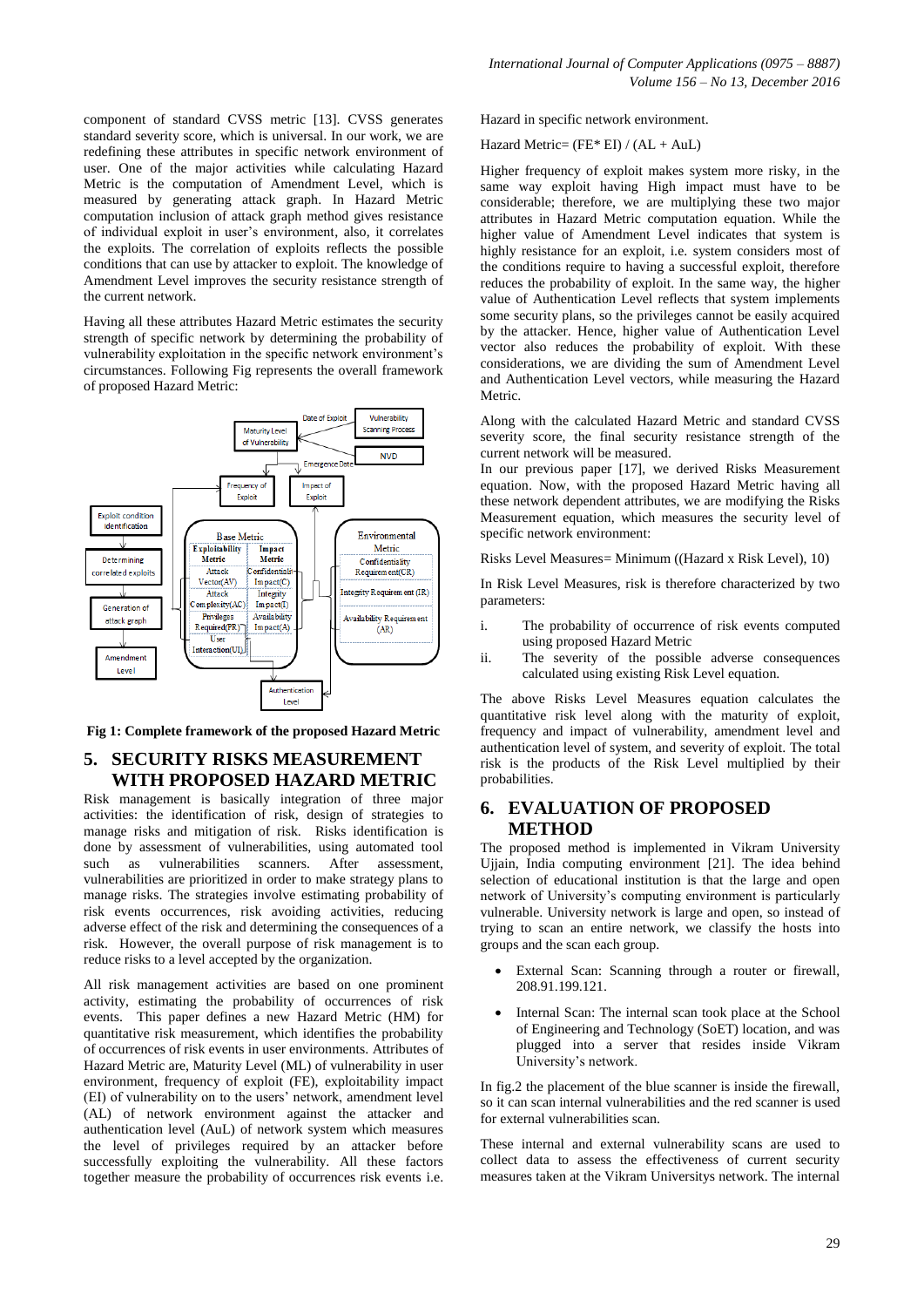scan took place at the School of Engineering and Technology (SoET) location, and was plugged into a server that resides inside Vikram University's network. The objective is to avoid external security counter measures to get a detailed view at system configurations. The external scan is for determining the security posture through Internet users view. The point behind external scanning is to identify what a hacker would see if he were trying to probe Vikram University's network.



**Fig.2. Network Setup for Vikram University Computing Environment**

In our work, we are analyzing the security of academic institution Vikram University Ujjain, India campus network's web server 208.91.199.121. We are using Nessus, Acunetix and Nexpose vulnerability scanner for identification of vulnerabilities in university computing environment.

## **6.1 External Scan**

Nessus placed within contact range of University, and generates details about active services, credentials and successful attacks. Scanning activities result that the server 208.91.199.121 has two open ports, tcp80 listening to HTTP traffic and tcp22 listening to SSH traffic. In University system, the SSH connection allows system administrators to do maintenance work remotely from within the subnet administration. The SSH service has vulnerabilities CVE-2012-5975, CVE-2014-6271 and CVE-2015-5600. CVE-2012-5975 allows remote attackers to bypass authentication via a crafted session involving entry of blank passwords; CVE-2015-5600 does not properly restrict the processing of keyboard-interactive devices within a single connection, which makes it easier for remote attackers to conduct brute-force attacks or cause a denial of service; and CVE-2014-6271 allows remote attackers to execute arbitrary code via a crafted environment. HTTP service has vulnerabilities CVE-2016-5387 and CVE-2015-3183. CVE-2016-5387 allows remote attackers to redirect an application's outbound HTTP traffic to an arbitrary proxy server via a crafted Proxy header in an HTTP request; and CVE-2015-3183 allows remote attackers to conduct HTTP request smuggling attacks via a crafted request. Both of these HTTP service vulnerabilities are present in the Apache HTTP Server. Here is the snapshot of the results generated by Nessus:



**Fig 3: Nessus Scanning Results**

The proposed method is regarded by network security persons of Vikram University, as in large and open network of University's environment the primary focus is on availability of information but low demand of confidentiality. The Base vector of CVE-2012-5975 is exploitability AV:N, AC:M, Au:N and impact CI:C, II:C, AI:C; The Temporal vector is E:ND, RL:ND, RC:ND; The Environment vector is CR:L, IR:ND, AR:L. Table II summarizes the input for calculating risks using Network Security Risk Level Estimation Tool:

**Table 1. Summary of Inputs for Risk Calculation**

| CVE-ID<br>Vectors           | <b>CVE-2012-</b><br>5975 | <b>CVE-2014-</b><br>6271 | <b>CVE-2015-</b><br>5600 | <b>CVE-2016-</b><br>5387 | CVE-<br>2015-3183        |
|-----------------------------|--------------------------|--------------------------|--------------------------|--------------------------|--------------------------|
| AV                          | Network<br>N             | <b>Network</b><br>N      | Network<br>N             | Network<br>N             | Network<br>N             |
| AC                          | Medium<br>M              | Low L                    | Low L                    | High H                   | Low L                    |
| Au                          | None N                   | None N                   | None N                   | None N                   | None N                   |
| <b>CI</b>                   | Complete<br>C            | Partial P                | Partial P                | Partial P                | None N                   |
| $\mathbf{I}$                | Complete<br>C            | Complete<br>C            | None N                   | Partial P                | Partial P                |
| AI                          | Complete<br>C            | Complete<br>C            | Complete<br>C            | Partial P                | None N                   |
| <b>RL</b>                   | Low L                    | NotDefine<br>d X         | Medium<br>M              | NotDefine<br>d X         | Medium<br>М              |
| <b>IR</b>                   | NotDefine<br>d X         | NotDefine<br>d X         | <b>NotDefine</b><br>d X  | <b>NotDefine</b><br>d X  | Medium<br>М              |
| AR                          | Low L                    | Low L                    | Medium<br>M              | NotDefine<br>d X         | Medium<br>М              |
| <b>CVSS</b><br>Severit<br>y | 9.3 HIGH                 | 10.0<br><b>HIGH</b>      | 8.5 HIGH                 | 8.1 HIGH                 | 5.0<br><b>MEDIU</b><br>М |

Besides the severity of vulnerability the major factors that affect system's security and can increase risk level of system failure are: frequency, impact, amendment level and authentication level; these factors represent the security level of organization. For risk evaluation we are considering 3 SSH and 2 HTTP service vulnerabilities; frequency of exploit (FE), exploitability impact (EI) of vulnerability on to the users' network, amendment level (AL) of network environment against the attacker and authentication level (AuL) of network system of these vulnerabilities are calculated using proposed methodology, which are shown in the Table III. The first column of the table represents information about CVE-ID of vulnerability; second column contains CVSS score of vulnerability; third column represents the published date of vulnerability, which is taken from NVD; fourth column shows the likelihood of vulnerability Vikram University's network; fifth column shows the computed impact onto the system; sixth and sevenths columns represent the Amendment Level and Authentication Level against vulnerability respectively.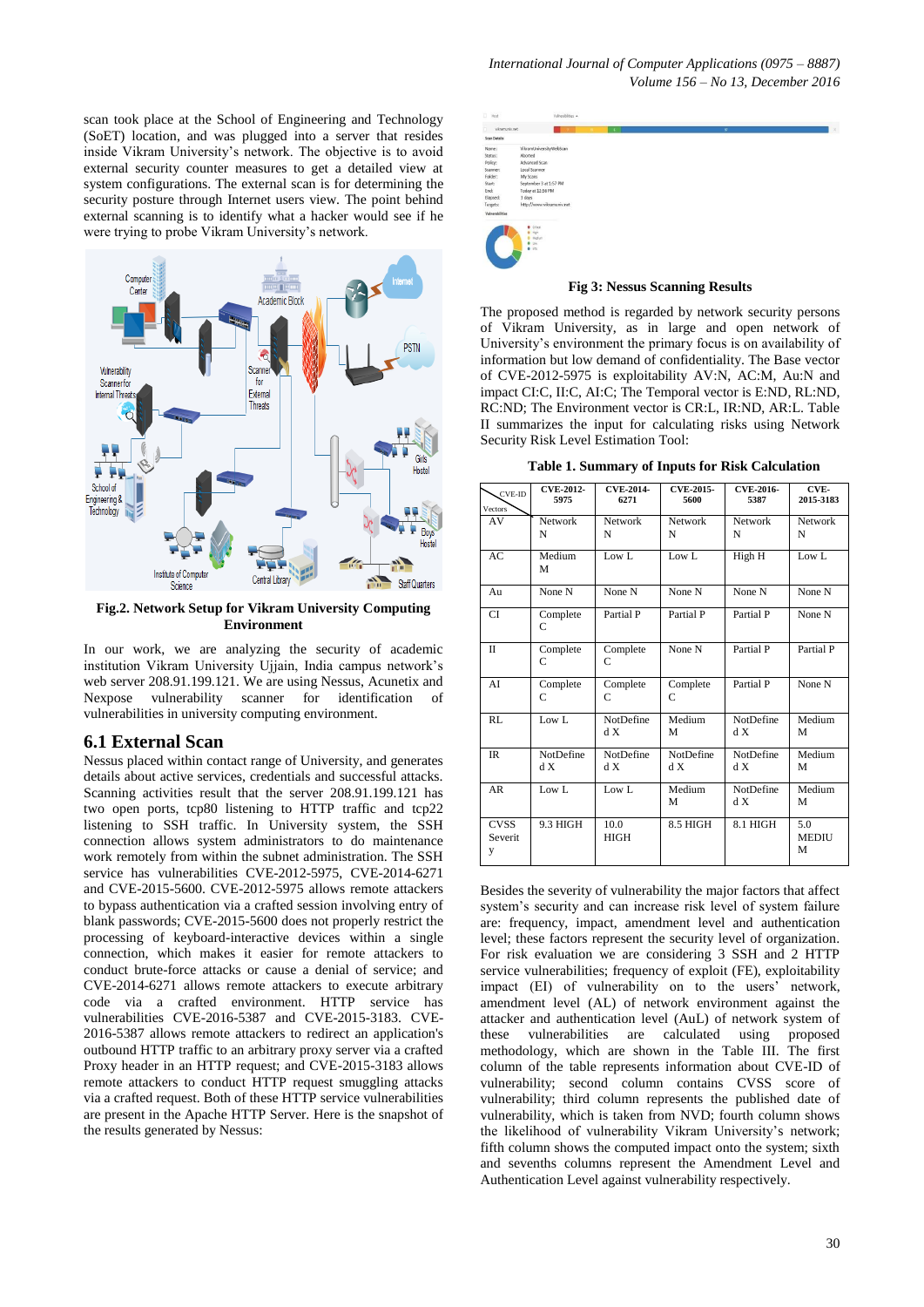| <b>CVE-ID</b>     | <b>CVSS</b><br><b>Score</b> | <b>Published</b><br>Date | FE   | EI   | AI.        | AuL        | <b>Risk</b><br><b>Score</b> |
|-------------------|-----------------------------|--------------------------|------|------|------------|------------|-----------------------------|
| CVE-<br>2012-5975 | 9.3                         | 12/04/2012               | 0.73 | 0.46 | Mediu<br>m | Low        | 10.0                        |
| CVE-<br>2014-6271 | 10.0                        | 09/24/2014               | 0.02 | 0.30 | X          | X          | 8.7                         |
| CVE-<br>2015-5600 | 8.5                         | 08/02/2015               | 0.10 | 0.64 | Low        | X          | 8.9                         |
| CVE-<br>2016-5387 | 8.1                         | 07/18/2016               | 0.01 | 0.01 | High       | X          | 5.4                         |
| CVE-<br>2015-3183 | 5.0                         | 07/20/2015               | 0.42 | 0.80 | Mediu<br>m | Mediu<br>m | 6.4                         |

## **Table 2. Risk Level Calculation**

# **6.2 Internal Scan**

We are using Nessus, Acunetix and Nexpose vulnerability scanner for identification of internal vulnerabilities in university computing environment. Here are the snapshots of the results generated by Acunetix scanner:

| Alerts (72) Knowledge Base (4)                   |               |  |                | 15<br>27                                         | g                                            | 21            | Generate Report                                                          |  |  |
|--------------------------------------------------|---------------|--|----------------|--------------------------------------------------|----------------------------------------------|---------------|--------------------------------------------------------------------------|--|--|
| Start Date 19 Aug 2016 21:40                     | Files 15      |  | Requests 17287 |                                                  |                                              |               | Host Name http://vikramuniv.net                                          |  |  |
| End Date 19 Aug 2016 21:40 Directories 6         |               |  |                |                                                  |                                              |               | Avg. Response Time 142.78 ms Scan Target Name Vikram University Web Scan |  |  |
| Duration 7h 56m 5s                               | Variations 14 |  | Responsive Yes |                                                  |                                              | Scan Type Web |                                                                          |  |  |
| Name                                             |               |  | Module         |                                                  |                                              |               |                                                                          |  |  |
| Blind SQL Injection (6)                          |               |  |                | Scripting (Blind_Sql_Injection.script)           |                                              |               |                                                                          |  |  |
| Cross site scripting (verified) (1)              |               |  |                | Scripting (XSS.script)                           |                                              |               |                                                                          |  |  |
| Directory traversal (1)                          |               |  |                | Scripting (Directory_Traversal.script)           |                                              |               |                                                                          |  |  |
| Microsoft IIS tilde directory enumeration (1)    |               |  |                | Scripting (IIS_Tilde_Dir_Enumeration.script)     |                                              |               |                                                                          |  |  |
| Script source code disclosure (1)                |               |  |                | Scripting (Script_Source_Code_Disclosure.script) |                                              |               |                                                                          |  |  |
| SQL injection (verified) (15)                    |               |  |                | Scripting (Sql_Injection.script)                 |                                              |               |                                                                          |  |  |
| Weak password (2)                                |               |  |                | Scripting (Html_Authentication_Audit.script)     |                                              |               |                                                                          |  |  |
| Application error message (10)                   |               |  |                | Scripting (Error_Message.script)                 |                                              |               |                                                                          |  |  |
| HTML form without CSRF protection (3)            |               |  |                | Crawler                                          |                                              |               |                                                                          |  |  |
| User credentials are sent in clear text (2)      |               |  |                | Crawler                                          |                                              |               |                                                                          |  |  |
| ASP.NET version disclosure (1)                   |               |  |                | Scripting (ASP_NET_Error_Message.script)         |                                              |               |                                                                          |  |  |
| Clickjacking: X-Frame-Options header missing (1) |               |  |                | Scripting (Clickjacking_X_Frame_Options.script)  |                                              |               |                                                                          |  |  |
| Cookie without HttpOnly flag set (1)             |               |  | Crawler        |                                                  |                                              |               |                                                                          |  |  |
| Cookie without Secure flag set (1)               |               |  | Crawler        |                                                  |                                              |               |                                                                          |  |  |
| Login page password-guessing attack (4)          |               |  |                |                                                  | Scripting (Html Authentication Audit.script) |               |                                                                          |  |  |

#### **Fig 4: Acunetix Web Vulnerability Scanner's scanning results**

Acunetix web vulnerability scanner detected total 72 vulnerabilities, out of which 27 are ciritical, 15 are high, 9 are medium while 21 are low priority vulnerabilities.

The following table summarizes the scanning results of Nessus, Acunetix and Nexpose vulnerabity scanners:

#### **Table 3. Internal Scan Results**

| <b>Vulnerability</b>                              | <b>Severity</b> | <b>Total</b><br><b>Alerts</b> | Category                       |  |
|---------------------------------------------------|-----------------|-------------------------------|--------------------------------|--|
| Weak password                                     | 7.5             | $\overline{c}$                | A Brute Force attack           |  |
| Weak password                                     | 7.5             | $\overline{c}$                | Insufficient<br>Authentication |  |
| Cross-site<br>Scripting(verified)                 | 4.4             | 1                             | <b>Cross-site Scripting</b>    |  |
| <b>Blind SQL Injection</b>                        | 7.8             | 6                             | <b>SQL</b> Injection           |  |
| SQL injection (verified)                          | 7.8             | 15                            |                                |  |
| Microsoft IIS tilde<br>directory enumeration      | 2.6             | 1                             |                                |  |
| Script source code<br>disclosure                  | 2.6             | $\mathbf{1}$                  |                                |  |
| Weak password                                     | 7.5             | $\overline{c}$                |                                |  |
| Application error<br>message                      | 5.0             | 10                            | <b>Information Leakage</b>     |  |
| <b>ASP.NET</b> version<br>disclosure              | 0.0             | 1                             |                                |  |
| Microsoft IIS version<br>disclosure               | 0.0             | 1                             |                                |  |
| Password type input with<br>auto-complete enabled | 0.0             | $\overline{4}$                |                                |  |
| Directory traversal                               | 6.8             | $\mathbf{1}$                  | Path Traversal                 |  |
| HTML form without<br>CSRF protection              | 8.6             | 6                             |                                |  |
| Clickjacking: X-Frame-<br>Options header missing  | 6.8             | 1                             | Abuse of<br>Functionality      |  |
| Login page password-<br>guessing attack           | 6.8             | $\overline{4}$                |                                |  |

## **6.3 Observations**

In Table II, vulnerability "CVE-2016-5387" has severity score 8.1 released on 07/18/2016 and the qualitative severity level of the vulnerability is High. It was discovered that httpd used the value of the Proxy header from HTTP requests to initialize the HTTP\_PROXY environment variable for CGI scripts, which in turn was incorrectly used by certain HTTP client implementations to configure the proxy for outgoing HTTP requests. A remote attacker could possibly use this flaw to redirect HTTP requests performed by a CGI script to an attacker-controlled proxy via a malicious HTTP request. The frequency of CVE-2016-5387 is 0.01 in Vikram University's network, as well as Amendment Level is High either because of availability of patch or having very low impact onto the system, the qualitative severity level of vulnerability is High but after applying the proposed method, we found that the frequency and impact of vulnerability in University's computing environment is very low, which results CVE-2016-5387 is medium category vulnerability for Vikram University's network configuration.

The following chart compare the calculated severity score using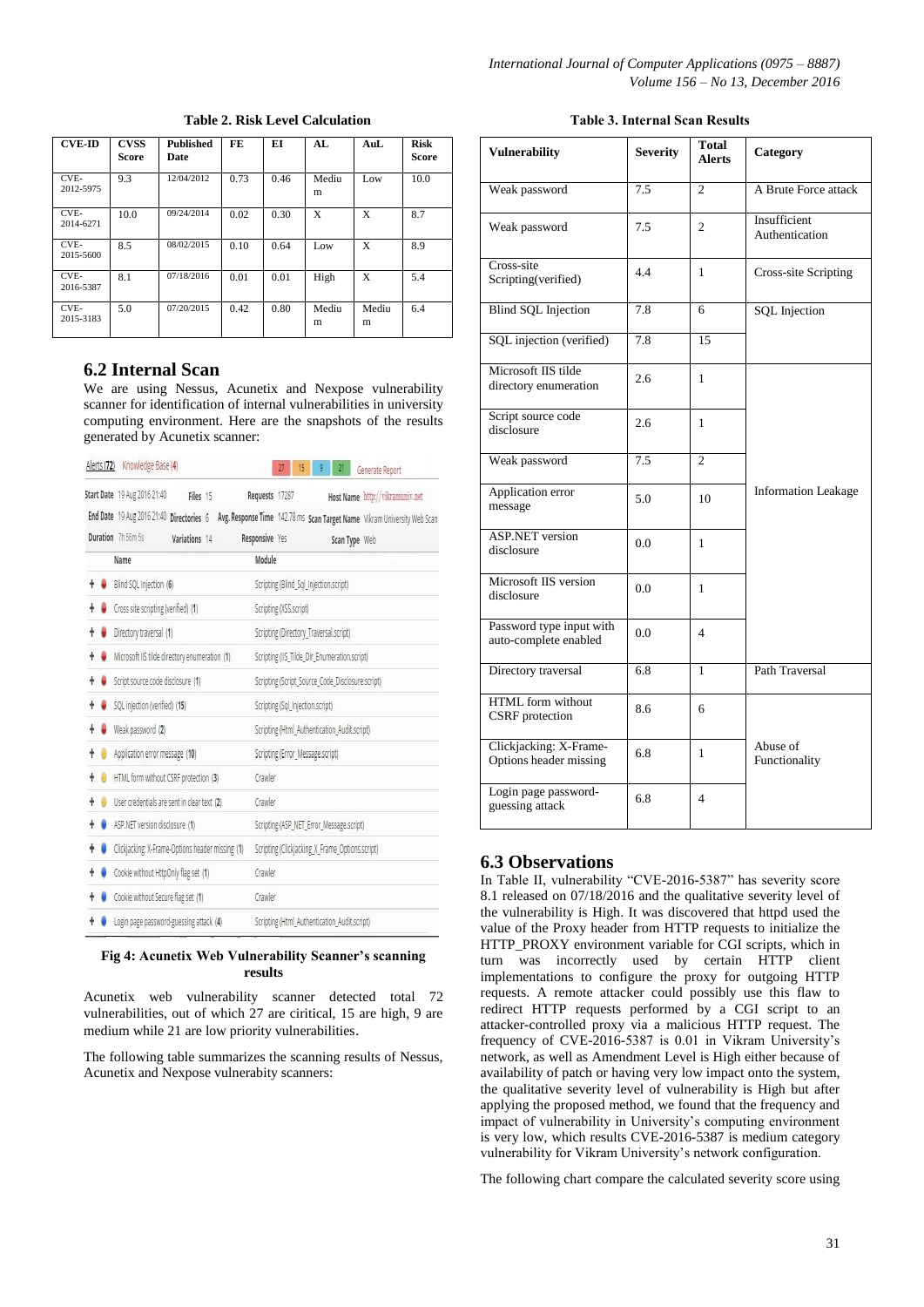proposed Hazard metric with standard CVSS score:



**Fig 5. CVSS v/s Hazard Metric**

This evaluation study shows that the proposed quantitative risk level estimation will be helpful to network administrator for design and implementation of remediation plans, as it provides an effective way for risk level evaluation.

## **7. CONCLUSION**

This paper proposed method for effective risk level estimation by using Hazard Metric (HM) which identifies the probability of successful exploits in user environments. Along with the proposed Hazard Metric and standard CVSS severity score, the final security resistance strength of the current network will be measured. We evaluate the computation of Hazard Metric in Vikram University, India computing environment [21]. Computation of Hazard Metric vectors identify the loopholes in network security such as Amendment Level, Authentication Level reflects the security level in manageable form. Also, frequency and impact estimation of vulnerability reflects the vulnerable points in network which helps in developing the strategies to manage risks. The strategies involve estimating probability of risk events occurrences, risk avoiding activities, reducing adverse effect of the risk and determining the consequences of a risk. However, the overall purpose of risk management is to reduce risks to a level accepted by the organization.

In present scenario, there is a gap in current security metrics and management in a concern that how to measure the effectiveness of security controls. With all the considerations about the attributes of user's environment that can affect the security of network system, we developed the proposed Network Security Risk Level Estimation Method that measures the security level of specific network environment and enables the assessment of security risks. The proposed approach will help to network administrator by measuring risk level of the network security in generic environment, varying from individual systems to organization's wide systems. The method predicts the probability of exploit and computes the risk level to improve security of existing system and to minimize adverse effect from these probable exploits. The proposed approach for risk evaluation can be used to assess how much one should believe in system trustworthiness.

## **8. ACKNOWLEDGMENTS**

The authors are thankful to MP Council of Science and Technology, Bhopal, for providing support and financial grant for the research work.

# **9. REFERENCES**

Vulnerability Scanner, http://www.tenable.com/products/nessus-vulnerabilityscanner

- [2] IBM Rational AppScan, 2008, http://www.ibm.com/software/awdtools/appscan/
- [3] Acunetix Web Vulnerability Scanner, 2008,http://www.acunetix.com/vulnerabilityscanner/Nmap
- [4] Netsparker Web Vulnerability Scanner, 2012, https://www.netsparker.com/web-vulnerability-scanner/
- [5] A. Tripathi, and U K. Singh, "Evaluation of severity index of vulnerability categories", Int. J. Information and Computer Security, Vol. 5, No. 4, 2013 pp. 275-289
- [6] C. Joshi, and U.K. Singh, "ADMIT- A Five Dimensional Approach towards Standardization of Network and Computer Attack Taxonomies". International Journal of Computer Application (IJCA, 0975 – 8887), Volume 100, Issue 5, August 2014, pp 30-36
- [7] C. Joshi, and U.K. Singh, "A Review on Taxonomies of Attacks and Vulnerability in Computer and Network System". International Journal of Advanced Research in Computer Science and Software Engineering (IJRCSSE) Volume 5, Issue 1, January 2015, pp 742-747.
- [8] C. Joshi, and U. K Singh, "Performance Evaluation of Web Application Security Scanners for More Effective Defense" International Journal of Scientific and Research Publications (IJSRP), Volume 6, Issue 6, June 2016, ISSN 2250-3153, pp 660-667.
- [9] C. Joshi, and U. K Singh, "Analysis of Vulnerability Scanners in Quest of Current Information Security Landscape", International Journal of Computer Application (IJCA 0975 – 8887), Volume 146(2), July 2016, ISBN 973-93-80883-35-9, pp 1-7.
- [10] A. Tripathi, and U K. Singh, "A model for quantitative security measurement and prioritisation of vulnerability mitigation" Int. J. Security and Networks, Vol. 8, No. 3, 2013 pp. 139-153.
- [11] M. Tupper and A. N. Zincir-Heywood, "VEA-bility Security Metric: A Network Security Analysis Tool," Availability, Reliability and Security, 2008. ARES 08. Third International IEEE Conference on, Barcelona, 2008, pp. 950-957.
- [12] J. Pagett, and S.L. Ng , "Improving Residual Risk Management Through the Use of Security Metrics", Royal Holloway Series 2010.
- [13] CVSS v3.0 specification document, Available: https://www.first.org/cvss/specification-document.
- [14] National Vulnerability Database, Available: http://nvd.nist.gov
- [15] CVE Common Vulnerabilities and Exposures (CVE), Available: https://cve.mitre.org/
- [16] U. K. Singh, and C. Joshi, "Quantitative Security Risk Evaluation using CVSS Metrics by Estimation of Frequency and Maturity of Exploit", Proceedings of the World Congress on Engineering and Computer Science 2016 Vol I WCECS 2016, San Francisco, USA, October 19-21, 2016, ISBN: 978-988-14047-1-8, ISSN: 2078-0958 (Print), ISSN: 2078-0966 (Online).
- [17] U. K. Singh, and C. Joshi, "Information Security Assessment by Quantifying Risk Level of Network Vulnerabilities", International Journal of Computer